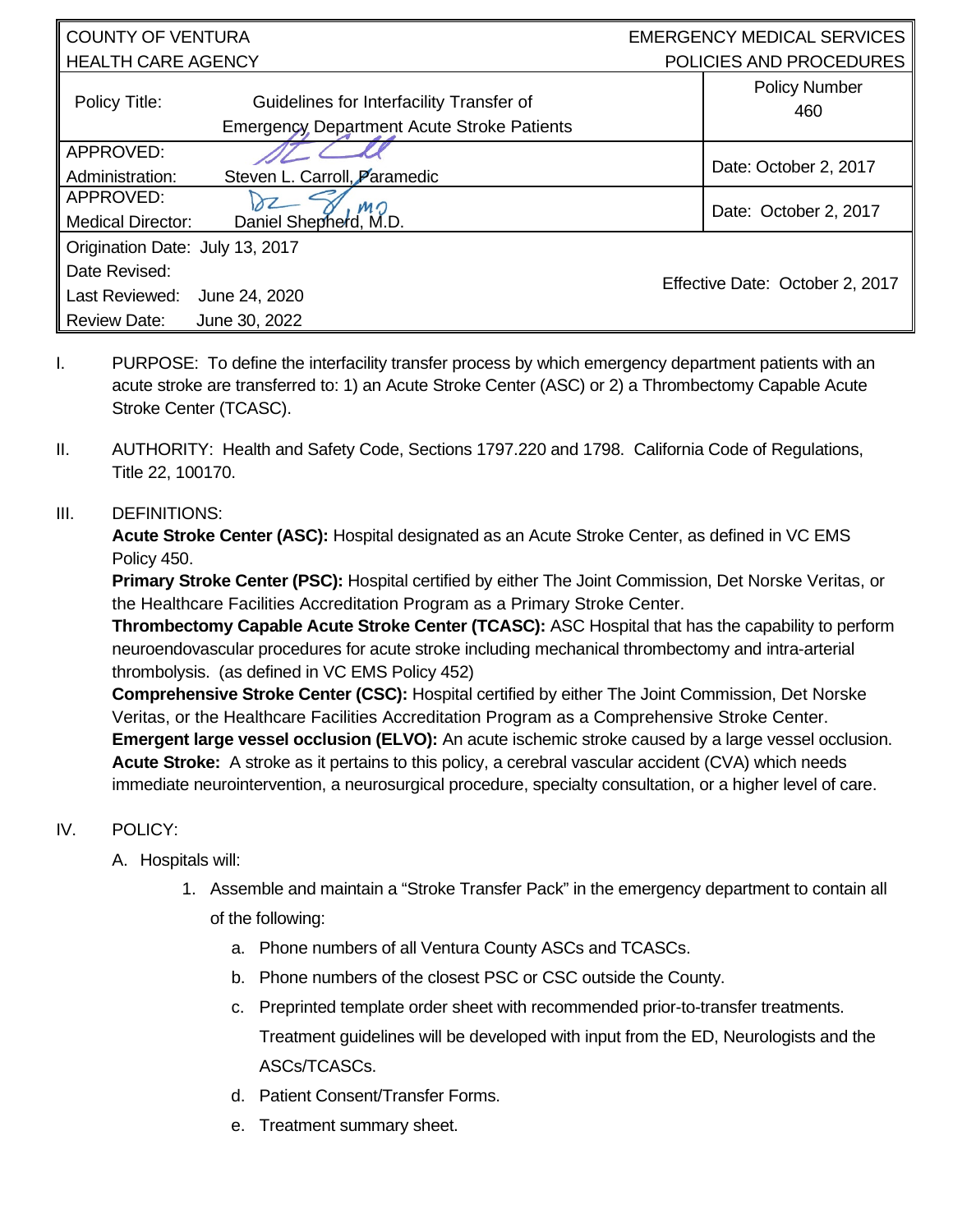- 2. Have policies, procedures, and a quality improvement system in place to minimize door in-todoor out, door-to-brain imaging interpretation, door to thrombolytic initiation and ischemic stroke diagnosis-to-transfer times.
- 3. Establish policies and procedures to make the appropriate personnel available to accompany the patient during the transfer to the ASC or TCASC. These policies will include patient criteria for requiring appropriate personnel to accompany patient when medications or procedures outside of the paramedic scope of practice are being used.
- B. Ventura County Fire Communications Center (FCC) will:
	- 1. Respond to a stroke transfer request by immediately dispatching the closest available ALS ambulance to the requesting hospital.
- C. Ambulance Companies:
	- 1. Will respond an ALS ambulance immediately upon request for a "stroke transfer".
	- 2. Transfers performed according to this policy are not considered an interfacility transport as it pertains to ambulance contract compliance.
- D. ASC or TCASC will:
	- 1. Maintain accurate status information on ReddiNet regarding the availability of neuroendovascular capability or status availability for ASC.
	- 2. Publish a single phone number, that is answered 24/7, to receive notification of a stroke transfer.
	- 3. Immediately upon initial notification by a transferring physician at the hospital, accept transfer of all patients who have been diagnosed with an acute stroke and who, in the judgment of the transferring physician, require either 1) an urgent endovascular procedure, or 2) a higher level of care.
	- 4. Establish an internal communications plan that assures the immediate notification of all necessary individuals.
	- 5. Adopt procedures to make an ICU/CCU bed available or to make alternate arrangements for inpatient care.

## V. PROCEDURE:

- A. Upon diagnosis of an ELVO, or an acute stroke needing a higher level of care; and after discussion with the patient or patient's family/caregiver, the hospital will:
	- 1. Determine availability by checking ReddiNet, and transfer patient to the closest ASC or TCASC. The destination will depend on the clinical context.
	- 2. Immediately call the Ventura County Fire Communication Center at 805-384-1500 for a Stroke transfer.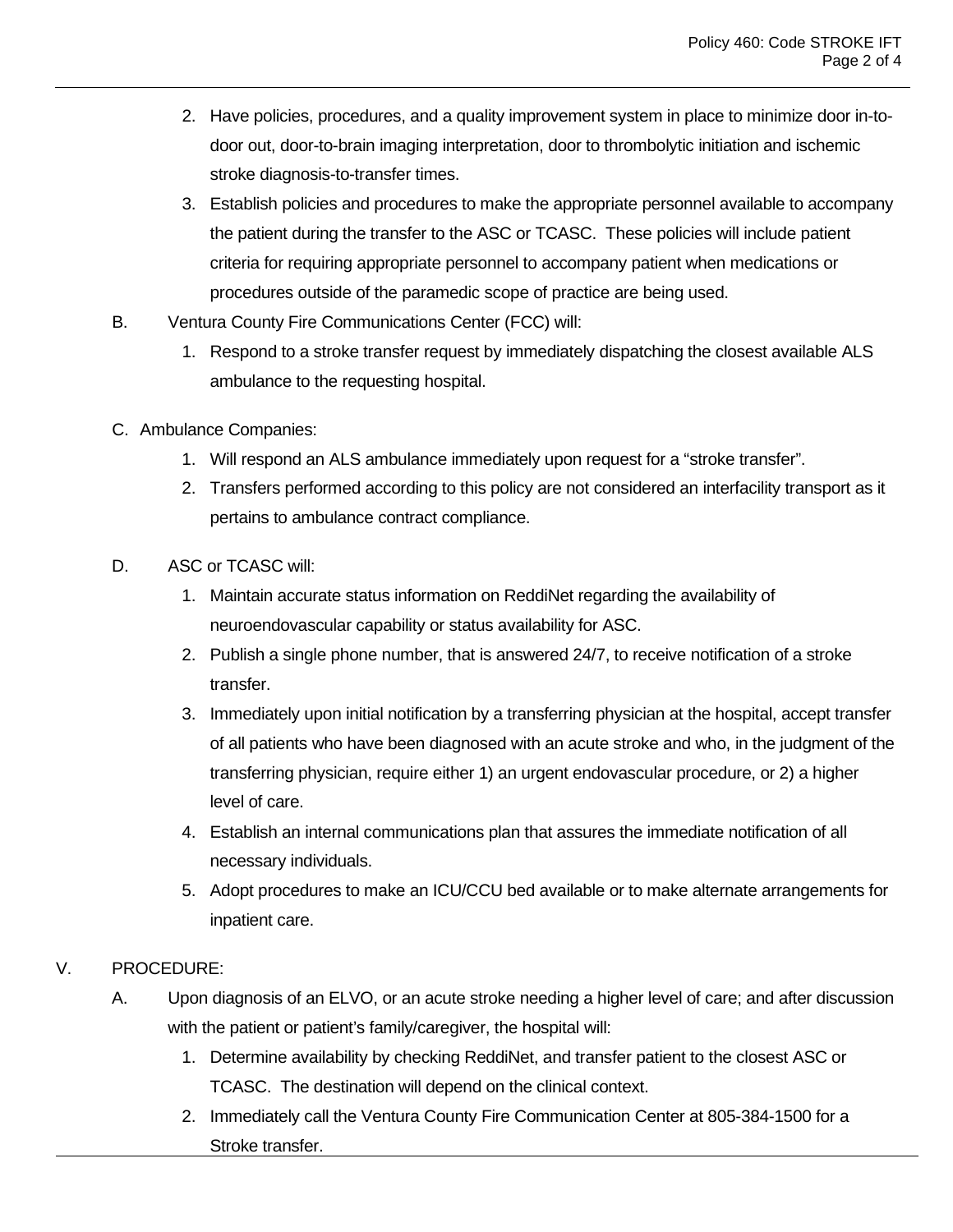- 3. Identify their facility to the dispatcher and advise they have a "stroke transfer".
- 4. After calling for ambulance, the ED transferring physician will notify the ASC or TCASC emergency physician of the transfer.
- 5. Perform all indicated diagnostic tests and treatments.
- 6. Complete transfer consent, treatment summary, and stroke data forms.
- 7. Include copies of the ED face sheet and demographic information.
- 8. Have available if needed, one or more healthcare staff, as determined by the clinical status of the patient, to accompany the patient to the ASC or TCASC

a. If, because of unusual and unanticipated circumstances, healthcare staff is unavailable for transfer, a Critical Care Transport (CCT) transfer may be requested by calling the CCT provider ambulance dispatch center. Please initiate the CCT transfer process ASAP to minimize delay.

- B. Upon request for "stroke transfer", the FCC will dispatch the closest ALS ambulance and verbalize "MEDxxx "stroke transfer" from [hospital]". The destination hospital will be denoted in the Incident Comments, which will display on the Mobile Data Computer (MDC). If a unit does not have an operational MDC, the transferring hospital will advise the responding ambulance personnel of the destination hospital.
- C. Upon notification, the ambulance will respond Code 3 (lights & sirens) to the transferring facility.
- D. Ambulance units will remain attached to the incident and FCC will track their dispatch, en-route, on scene, en-route hospital, at hospital, and available times.
- E. The patient shall be urgently transferred without delay. Every effort will be made to minimize onscene time.
	- 1. All forms should be completed prior to ambulance arrival.
	- 2. Diagnostic test results may be relayed to the ASC or TCASC at a later time.
	- 3. Intravenous drip t-PA will continue infusing on the ED pump, accompanied by an RN or physician, if t-PA has not been completed upon ambulance arrival.
	- 4. Nurse report will be given to the receiving hospital at the time of, or immediately after, ambulance departure.
- F. Upon notification, the ASC or TCASC will notify appropriate staff to prepare for the patient.
- G. The hospital and the ASC or TCASC shall review all stroke transfers within 24 hours for appropriate and timely care and to identify opportunities for improvement. Results will be reviewed and discussed at the Countywide EMS Stroke CQI Committee.
- H. e-PCR documentation will be completed by ambulance personnel.